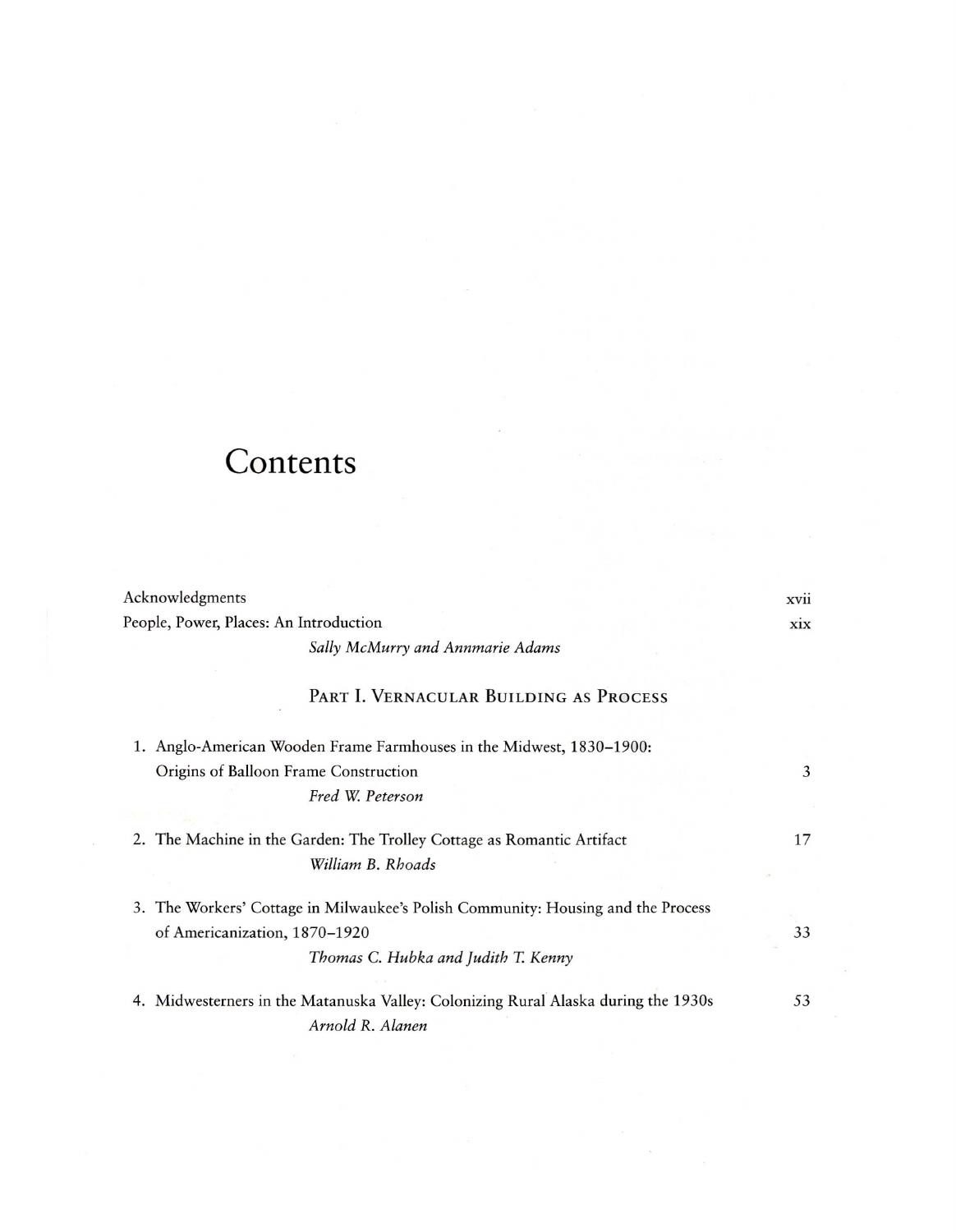|  | PART II. SPACE AND POWER                                                                                                                  |     |
|--|-------------------------------------------------------------------------------------------------------------------------------------------|-----|
|  | 5. "Come in the Dark": Domestic Workers and Their Rooms in Apartheid-Era<br>Johannesburg, South Africa<br>Rebecca Ginsburg                | 83  |
|  | 6. Familiar Things in Strange Places: Ankara's Ethnography Museum<br>and the Legacy of Islam in Republican Turkey<br>Zeynep Kezer         | 101 |
|  | 7. Manufacturing Moral Reform: Images and Realities<br>of a Nineteenth-Century American Prison<br>Elaine Jackson-Retondo                  | 117 |
|  | 8. The Gazes of Hierarchy at Religious Camp Meetings, 1850-1925<br>Anna Vemer Andrzejewski                                                | 138 |
|  | PART III. THE INTERPENETRATION OF<br>PRIVATE AND PUBLIC                                                                                   |     |
|  | 9. Constructions of Tradition: Vernacular Architecture, Country Music,<br>and Auto-Ethnography<br>Michael Ann Williams and Larry Morrisey | 161 |
|  | 10. Constructing Optimism: Thomas Jefferson's Poplar Forest<br>Travis C. McDonald Jr.                                                     | 176 |
|  | 11. Commercial Space as Consumption Arena: Retail Stores in Early Virginia<br>Ann Smart Martin                                            | 201 |
|  | 12. Chicago's Eleanor Clubs: Housing Working Women<br>in the Early Twentieth Century<br>Jeanne Catherine Lawrence                         | 219 |
|  |                                                                                                                                           |     |

 $\mathcal{L}^{\text{max}}_{\text{max}}$  and  $\mathcal{L}^{\text{max}}_{\text{max}}$ 

 $\label{eq:1} \mathbf{y} = \mathbf{y} + \mathbf{y}$